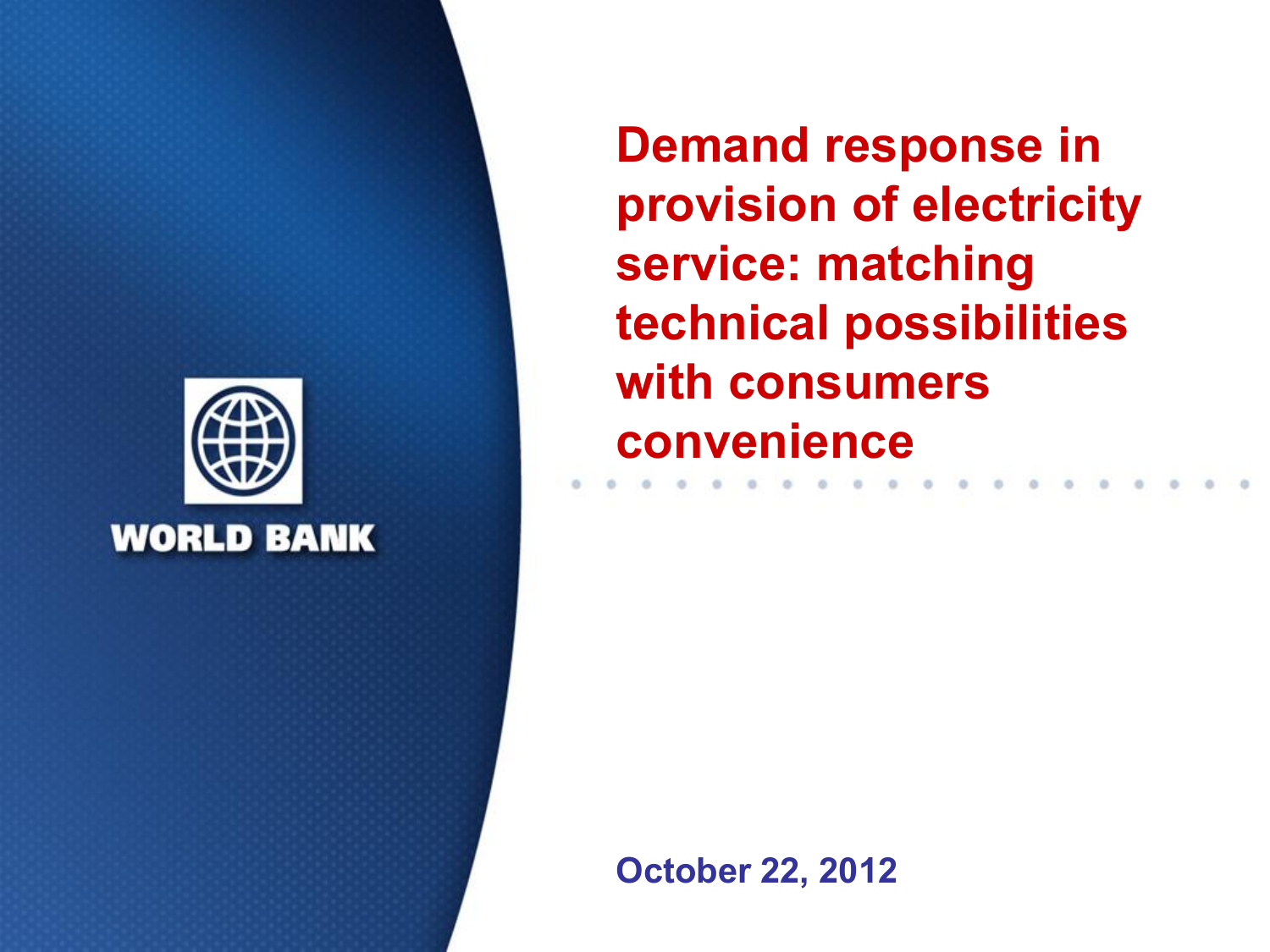#### **Contents**

- **What is demand response?**
- **What are the potential benefits for utilities and consumers?**
- **Actual experiences in developed and emerging countries**
- **Emerging lessons**

●

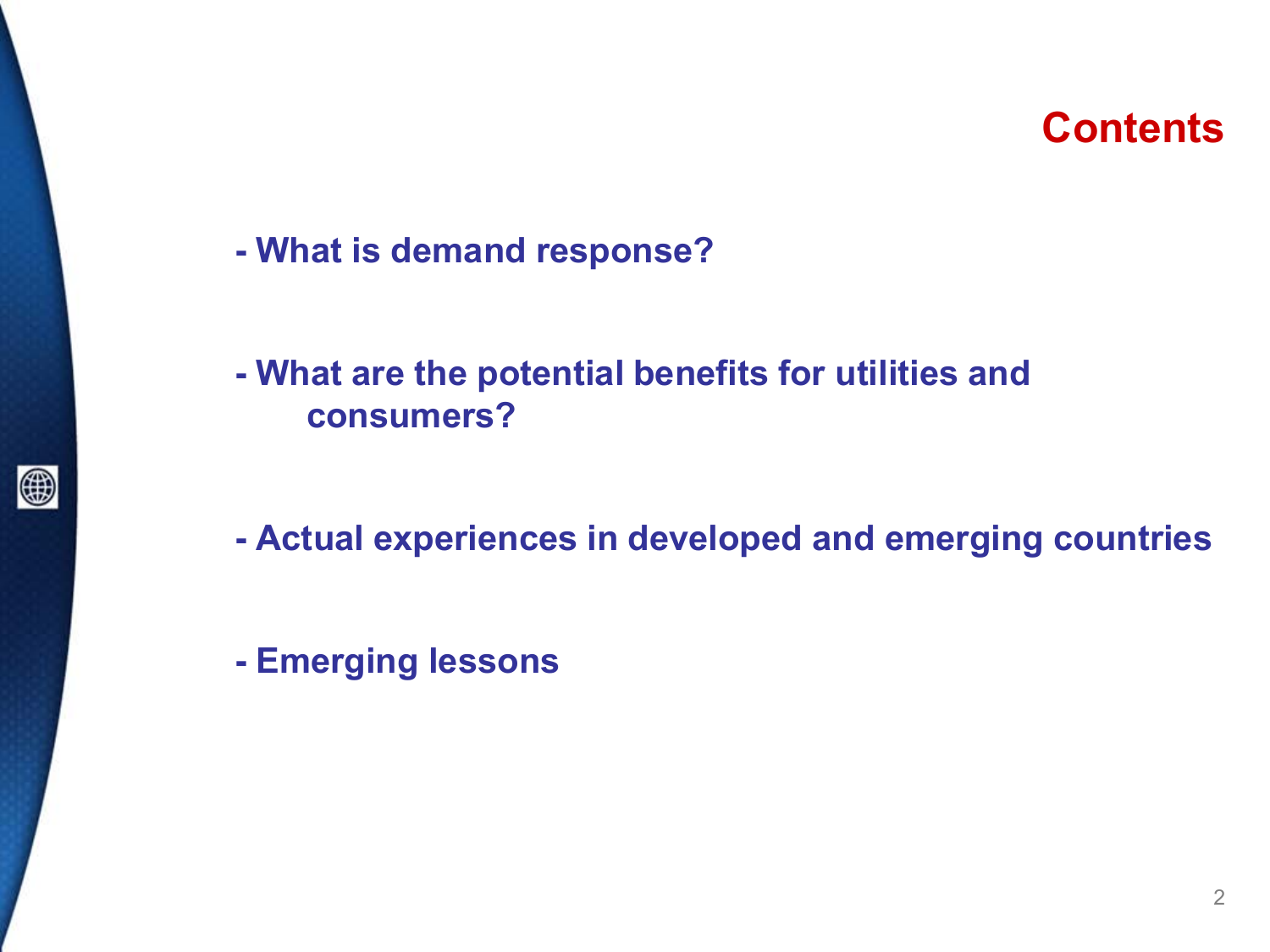#### **What is demand response?**

 $\Box$  Offer consumers pricing options that more accurately reflects true costs of **efficient** service provision.

 $\Box$  Time of use (TOU) tariffs



**□** Dynamic pricing: pass through wholesale energy costs to retail customers

**Q** Prepayment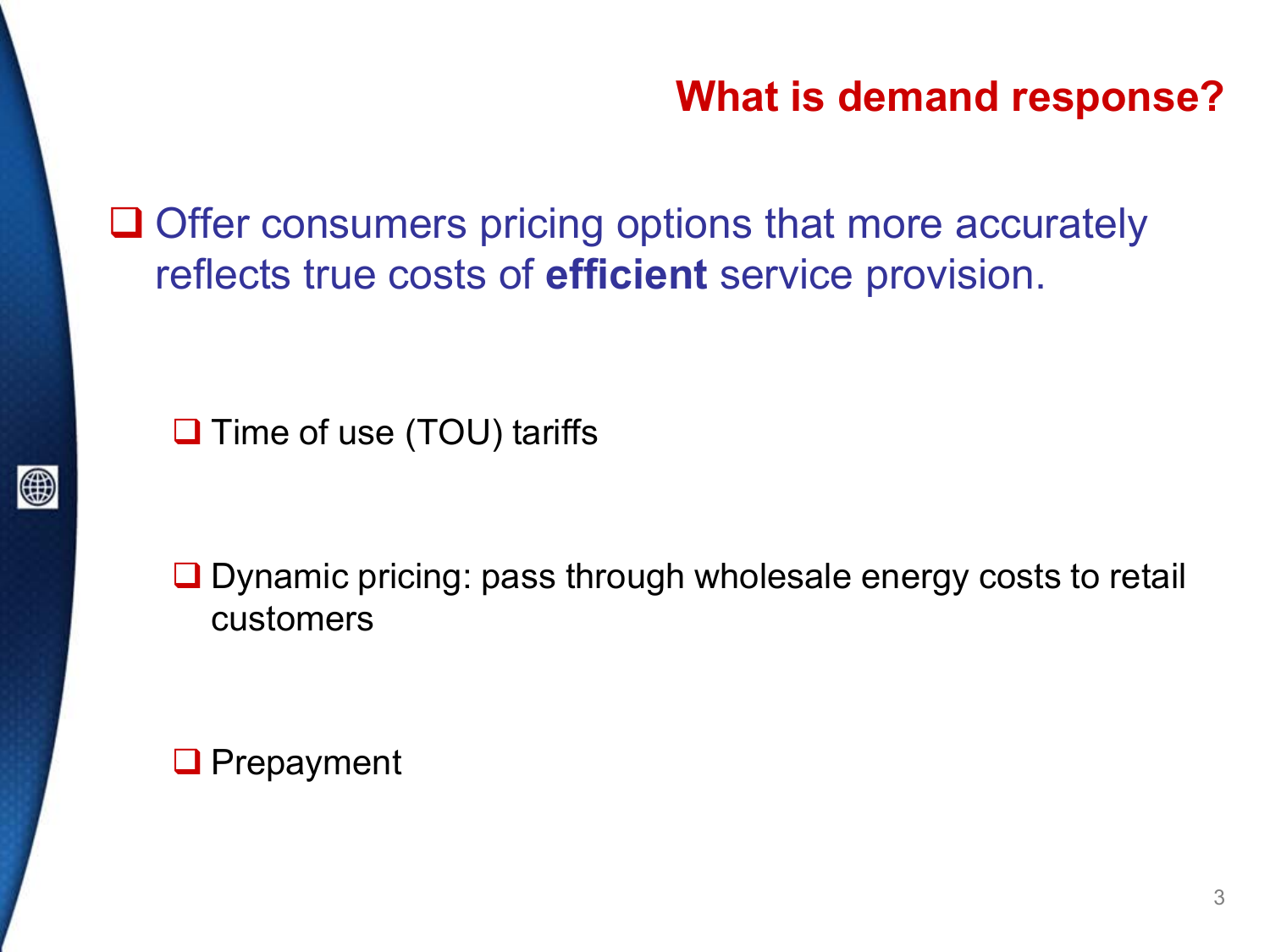## **Potential benefits of demand response for consumers and utilities**

■ For consumers: optimized efficiency in energy use and financial savings

**□** For utilities: optimized system planning and operation

●

■ A flatter system-wide load should lead to greater reliability and cost reductions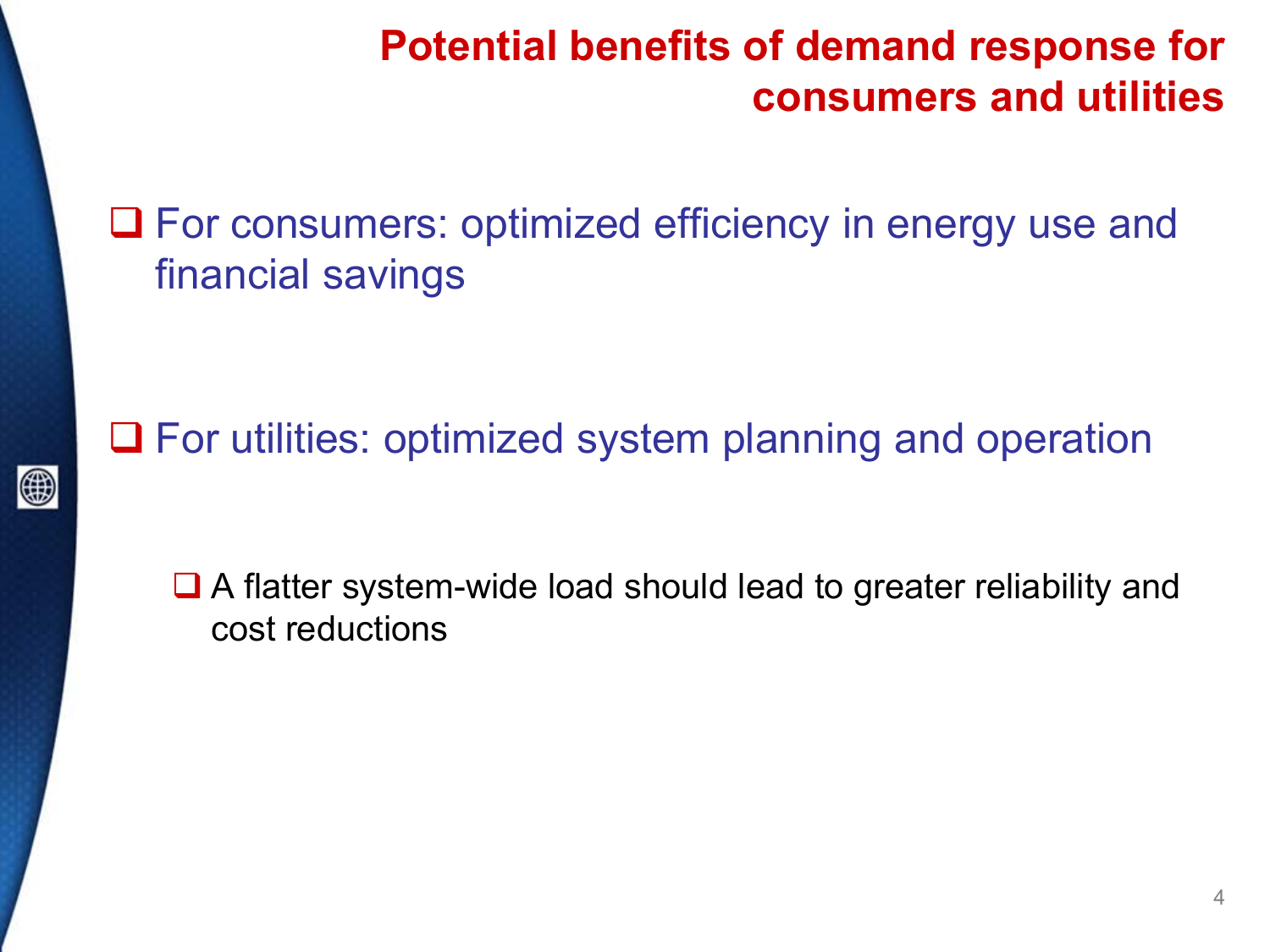# **Actual experiences in developed and emerging countries**

- $\Box$  Time of use (TOU) tariffs with demand and energy charges in each block widely used in developed and emerging countries in the last 3 decades:
	- **Usually mandatory for large and medium industrial and commercial users**
	- **Optional (customer's choice) for residential consumers**
- **□ Recent technological developments (advanced metering** infrastructure (AMI) or "smart metering") provide two-way communications and functionalities enabling all types of demand response programs
	- **D** TOU

- **Dynamic pricing: pass-through of wholesale prices to retail consumers**
- **"Reversible" prepayment using AMI + commercial software**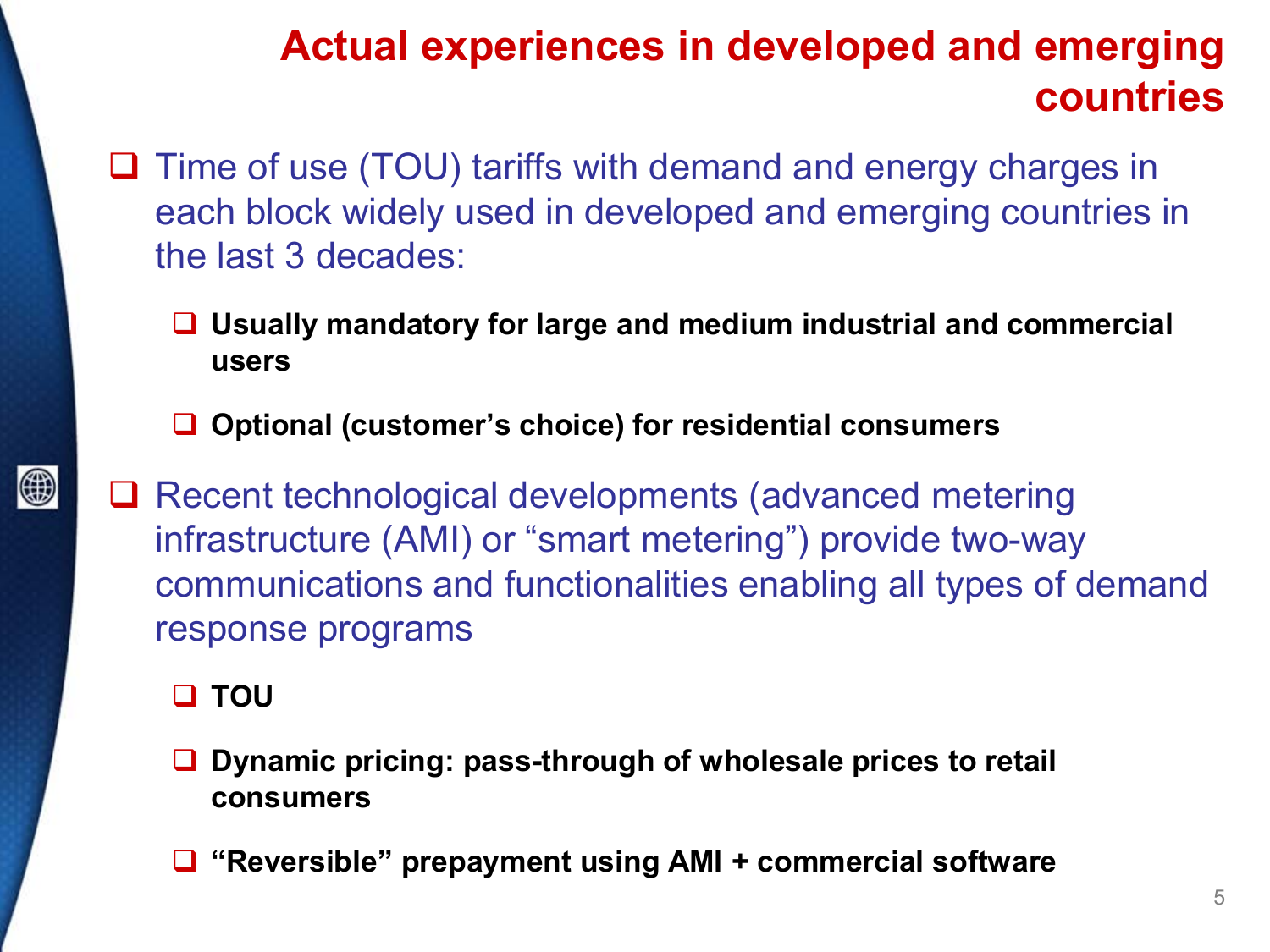# **Actual experiences in AMI based demand response in developed countries**

- Most cases of massive deployment of "smart meters" in the United **States**
- **□** Several "smart meters" deployment programs involving mandatory application of TOU tariffs promoted by utilities (particularly in those under "rate of return" regulation)
- $\Box$  Until recently, actual experience in dynamic pricing limited to a set of pilot tests
	- $\Box$  2010 report by Brattle Group summarizes scope and results of 15 cases (pilot, experiments, full scale deployment)
	- $\Box$  2010 study on the smart energy market sponsored by many energy and technology companies in the US and conducted by Kema examined residential customer awareness, acceptance and value of smart grid enabled electricity offers, home energy technologies and rate plans ("smart energy").
- **□** Salt River Project (SRP) in Metropolitan Phoenix (case study of the National Action Plan on Demand Response (NAP) launched by FERC in 2010 **6**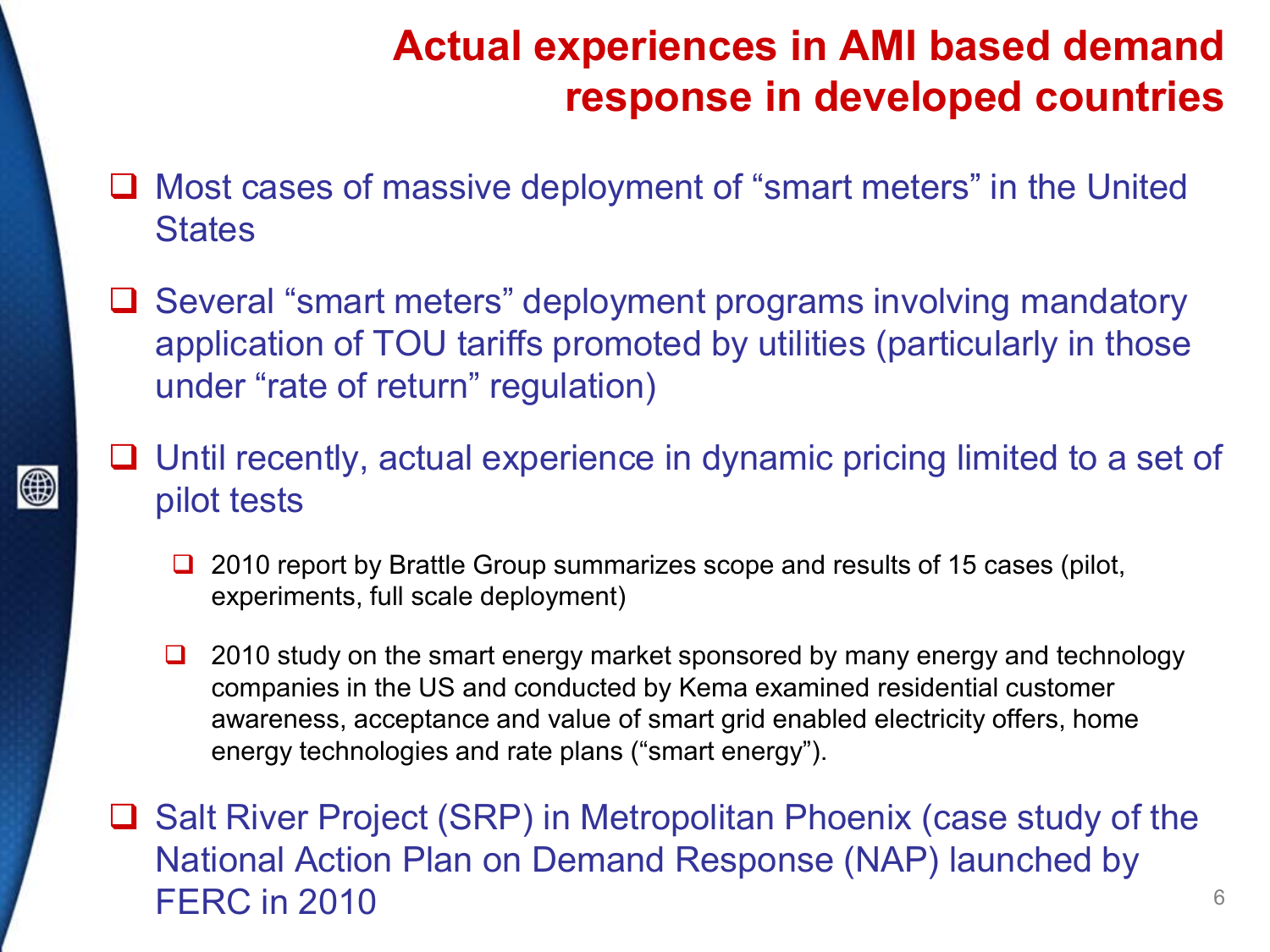## **Experience in developed countries – The Salt River Project**

 **National Action Plan on Demand Response (NAP) published by the Federal Energy Regulatory Commission (FERC) in June 2010**

 **NAP called for the development of case studies that would illustrate "lessons learned"** 

●

 **Own plan by the "Association for Demand Response and Smart Grid (ADS)"** 

#### **ADS chose Salt River Project (SRP) for Case Study #2**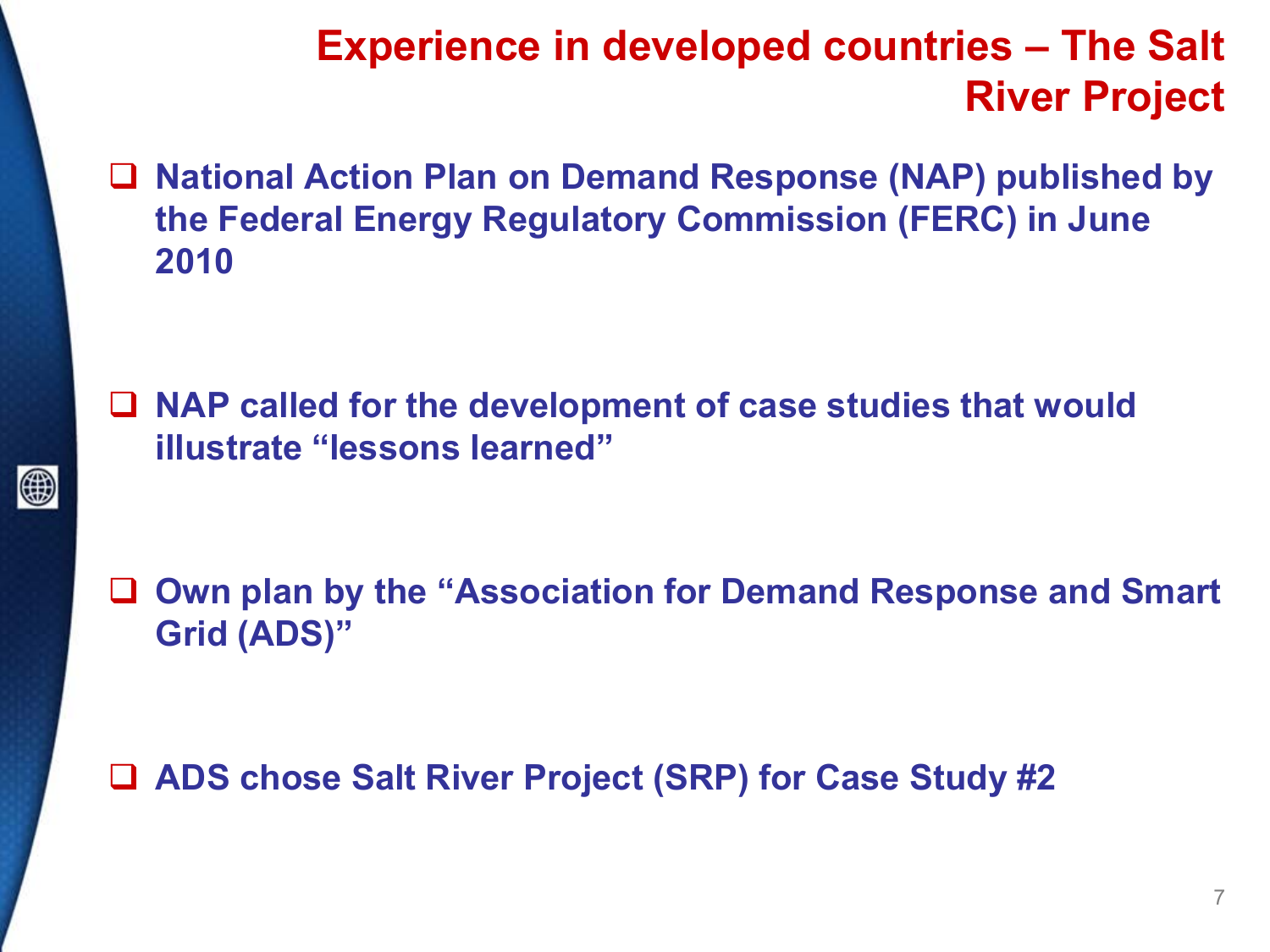# **Experience in developed countries – The Salt River Project**

**SRP is a municipal utility established in 1903** 

- **Currently it provides electricity to 950,000 retail customers in a 2,900 square mile area in metropolitan Phoenix**
- **Has been a pioneer in time-based pricing and prepay since 1980**
- **The concept of consumer choice is embedded in their culture and programs**
- **As of May 2012, SRP has installed smart meters for 86 percent of its total customers in the greater Phoenix metropolitan area**
- **Case study #2 "examines the role that consumers choice plays when presenting pricing options"**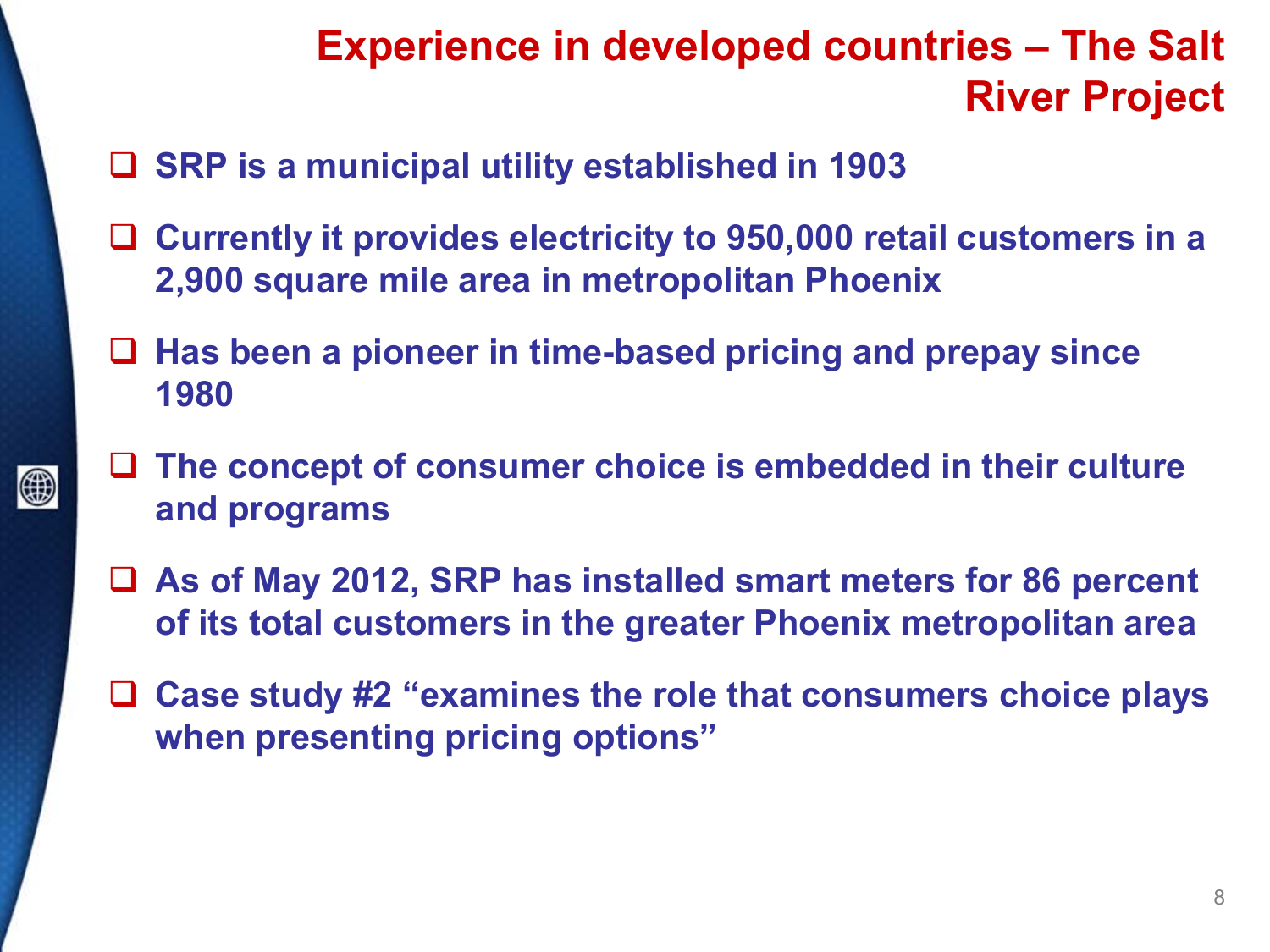#### **Top lessons learned by The Salt River Project**

- **Make programs voluntary. Make the process easy and pleasant –nothing onerous- and let customers out of the programs if they change their minds at any point**
- **Offer pricing programs that help people develop new daily habits and routines that fit their schedules, and that can be communicated visually**

(#

- **Offer prepay to everyone, not just customers with credit issues. Do not apply service charges per payment, regardless of the frequency or amount of payments**
- **Help people choose the programs that are right for them by asking simple questions that reflect their living situations and concerns**
- **Deployment of smart meters can allow a utility to build on an existing platform of trust and customer satisfaction, introduce new pricing programs that can appeal to more customers, and allow them to potentially achieve greater cost savings**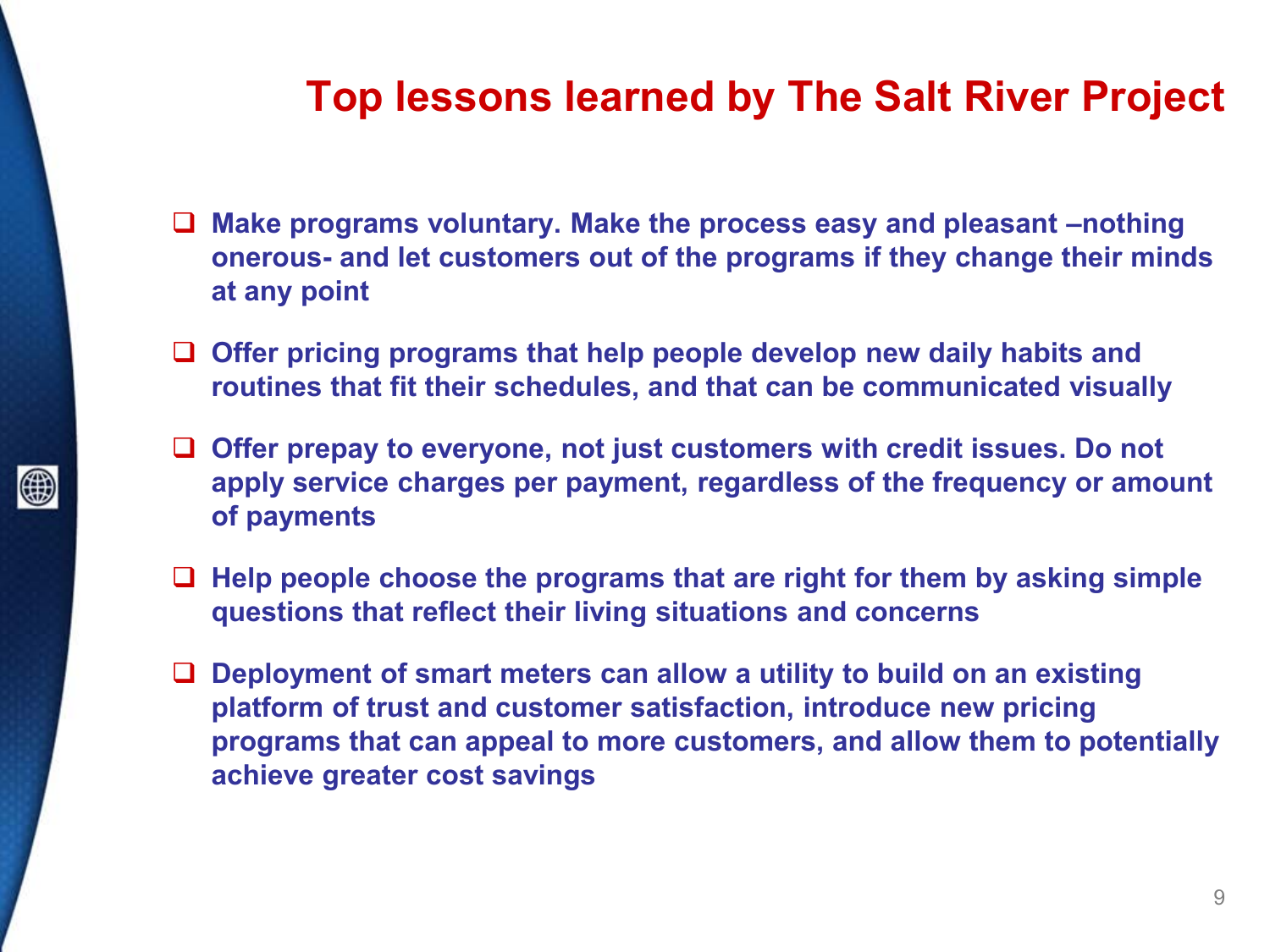## **Experience in developed countries – Conclusions of The Brattle Group report**

 **Demand responses vary from very modest to substantial, depending on a variety of factors** 

 $\Box$  Controllable: electricity prices; enabling technologies

 $\Box$  Non-controllable: design of experiment and its location

 **"Conclusive evidence" that residential customers respond to higher prices by lowering usage** 

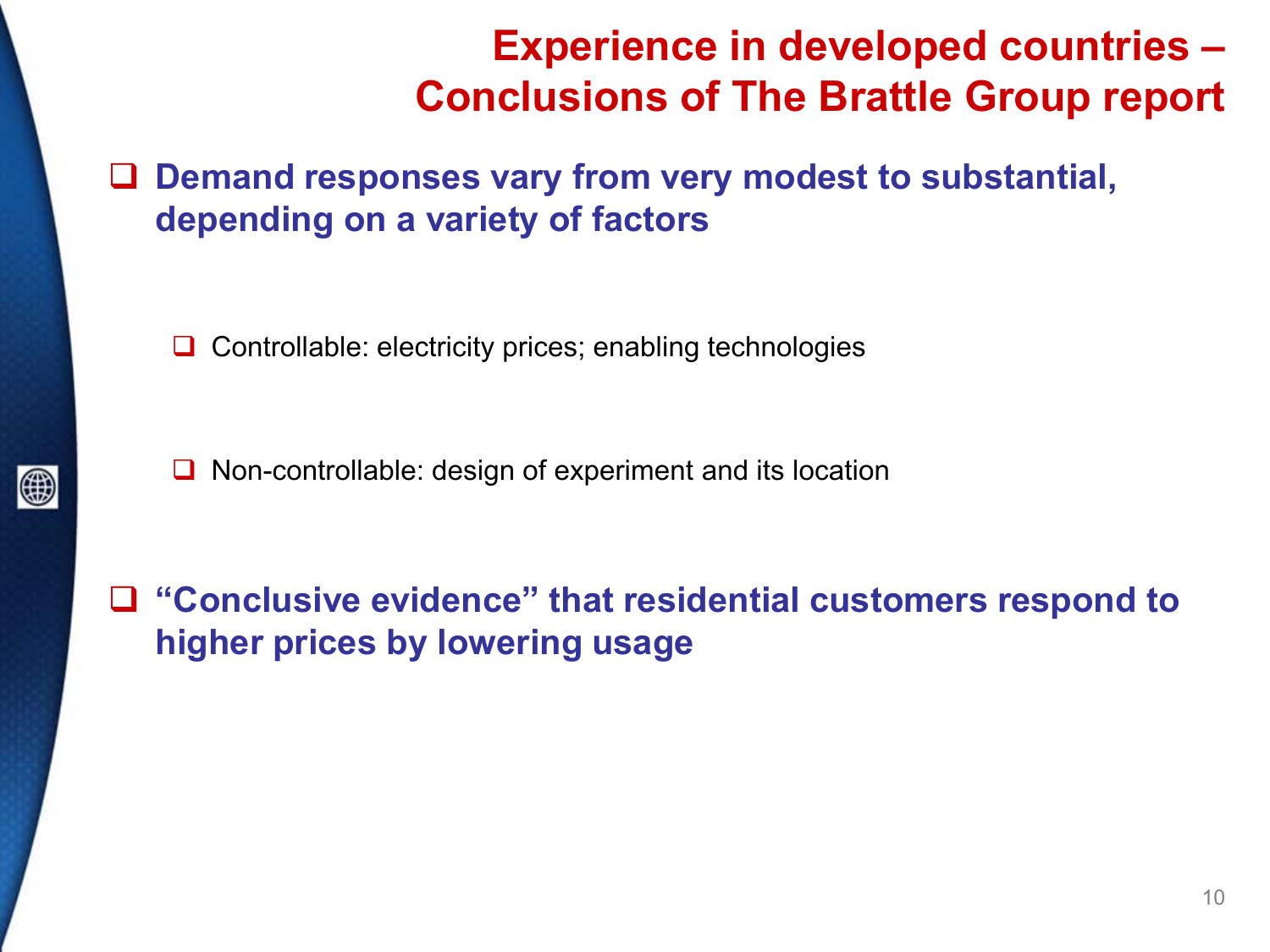# **Experience in developed countries – Conclusions of The Brattle Group report**

#### **Magnitude of price response on several factors**

- $\Box$  Magnitude of price increase
- $\Box$  Presence of central air conditioning
- $\Box$  Availability of enabling technologies (two-way programmable communication thermostats and always-on gateway systems allowing multiple end-uses to be controlled remotely
- Design of studies, tools used to analyze data, geography of the assessment
- **Across the range of experiments studied:** 
	- **TOU rates induce a drop in peak demand ranging 3-6 percent**
	- **Critical-peak pricing tariffs induce a drop in peak demand ranging 13-20 percent (27 to 44 percent if accompanied with enabling technologies)**



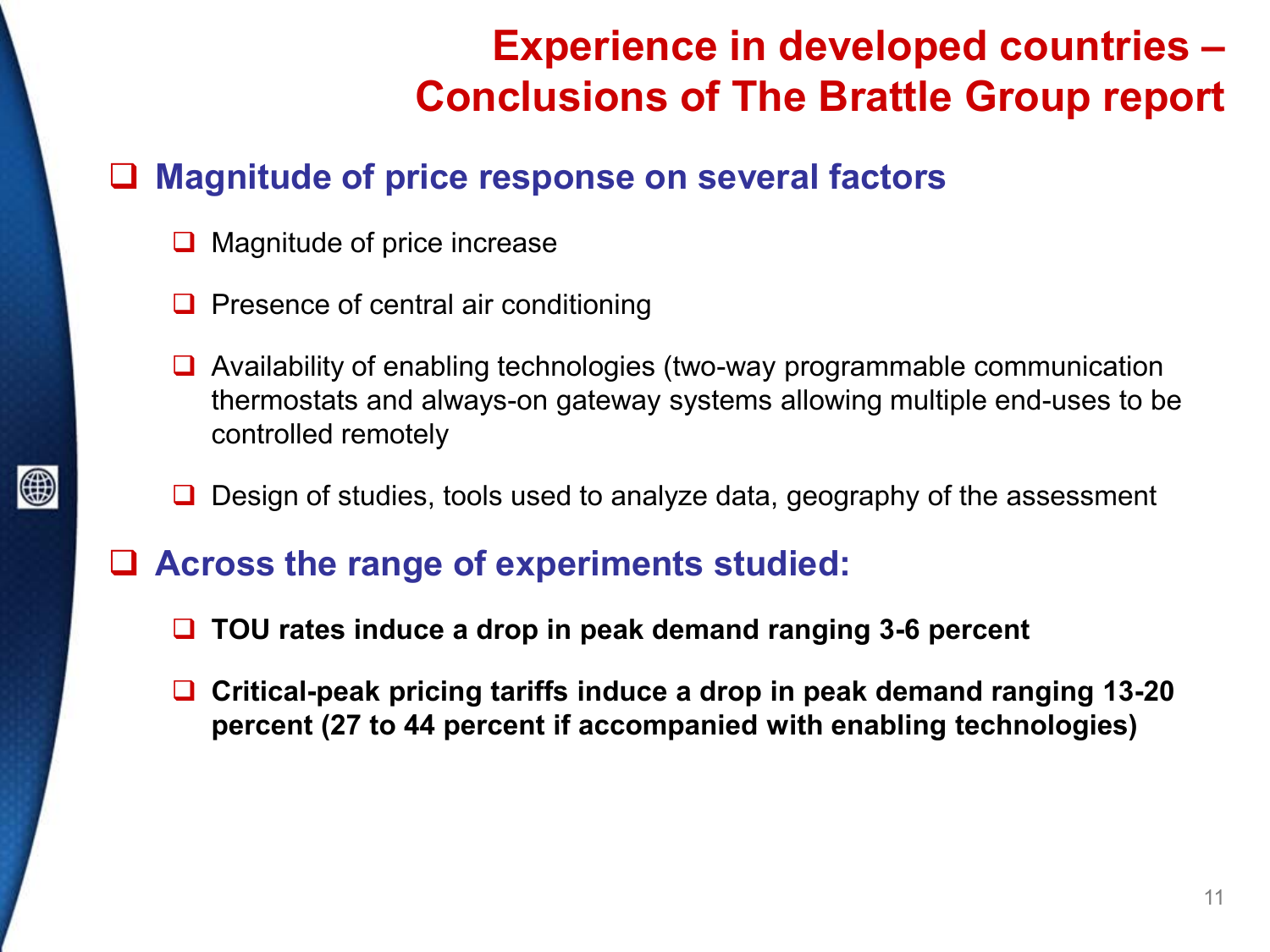#### **Emerging lessons from experience in developed countries**

- **Several mandatory TOU tariff systems failed because they implied increases in bills paid by customers** 
	- Negative reaction

(#

- Doubts on the accuracy of smart meters and fairness of the new system obliged regulators to react (meters tests, etc.)
- In some cases new systems were eliminated
- **2010 study on the smart energy market conducted by Kema** 
	- Main conclusion: success of demand energy depends on customer acceptance.
- **Commissioner Nancy Ryan of the California Public Utilities Commission ("Metering America" conference in March 2010):** 
	- "**It's imperative that the installation of smart grids and smart meters be seen as something done for customers and not something done to customers".** Utility rates based on time-of-day pricing related to the cost of producing electricity must be coupled with extensive customer communications and education campaigns, or the effort to align consumers and true market costs will be wasted".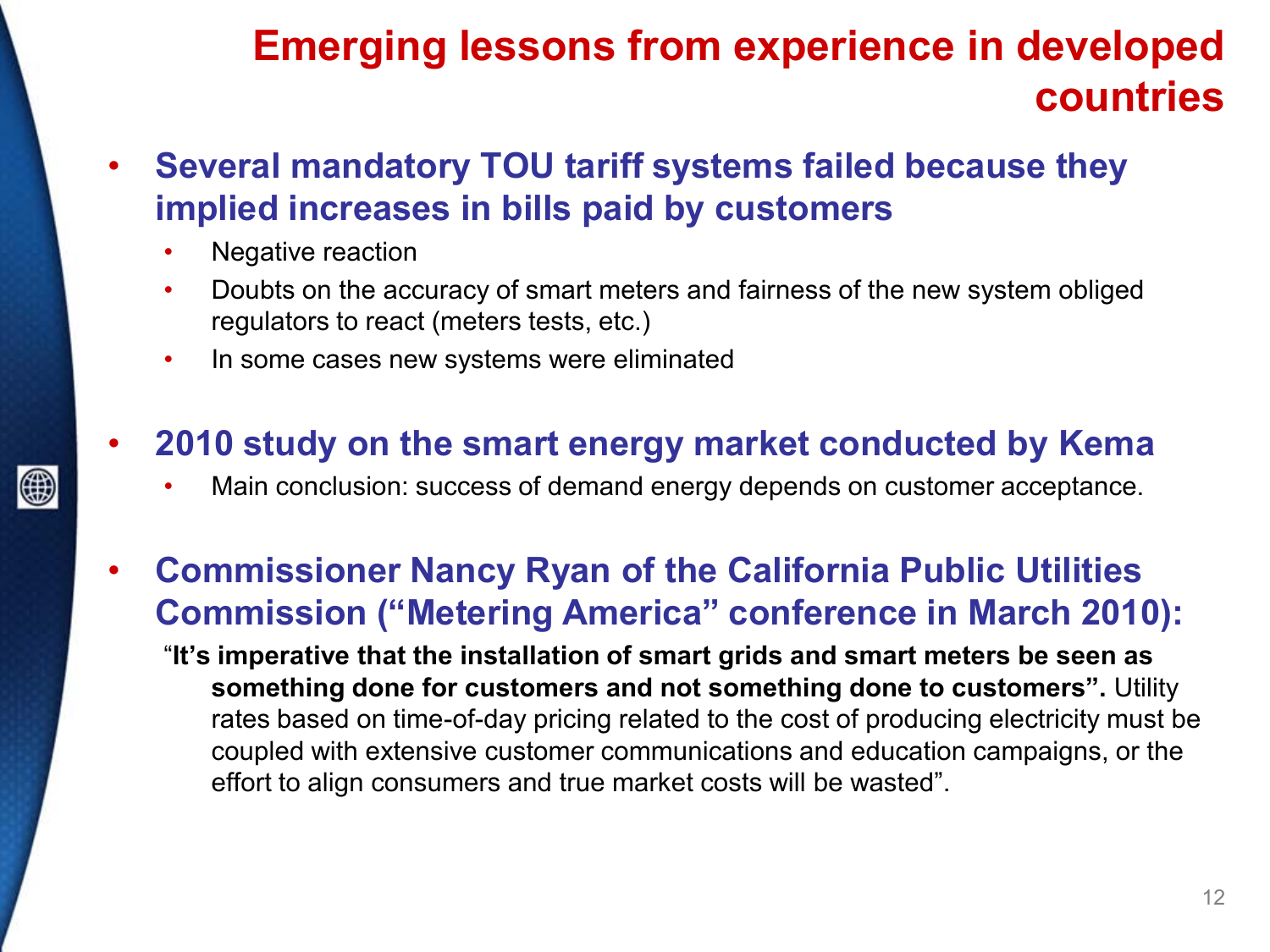# **Experiences in AMI based demand response in emerging countries**

#### **Prevailing conditions of electricity sector in emerging countries**

- **Service quality not always good**
- **Affordability: high impact of prices on family's budget**
- **Access**

- **Application of AMI or "smart metering" is limited but increasing sharply: "revenue protection programs (RPP)" targeting large and medium consumers:** 
	- **Usually around 50 percent of sales and revenues concentrated in less than 3 percent of total number of users ("high value" segment)**
	- AMI based programs ensure that all units consumed in that segment are **metered and billed on a permanent manner: systematic monitoring of consumption to detect potential irregularities and adopt consistent corrective field action**
	- **Assessment of load curves (consumers and key network equipment) for the design/improvement of TOU regimes**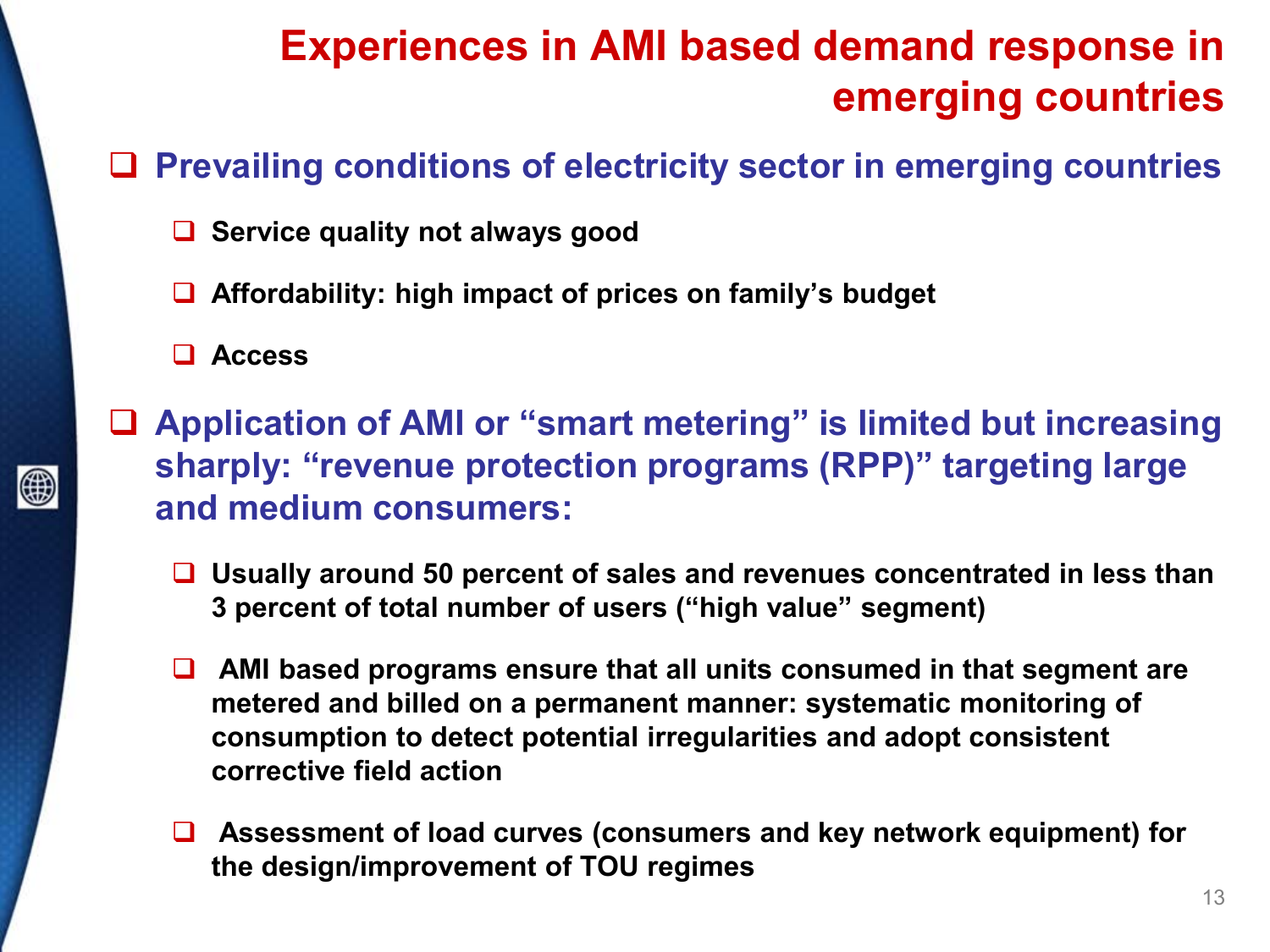#### **Revenue protection program in CEMIG Brazil**



**UCs – consumers** 

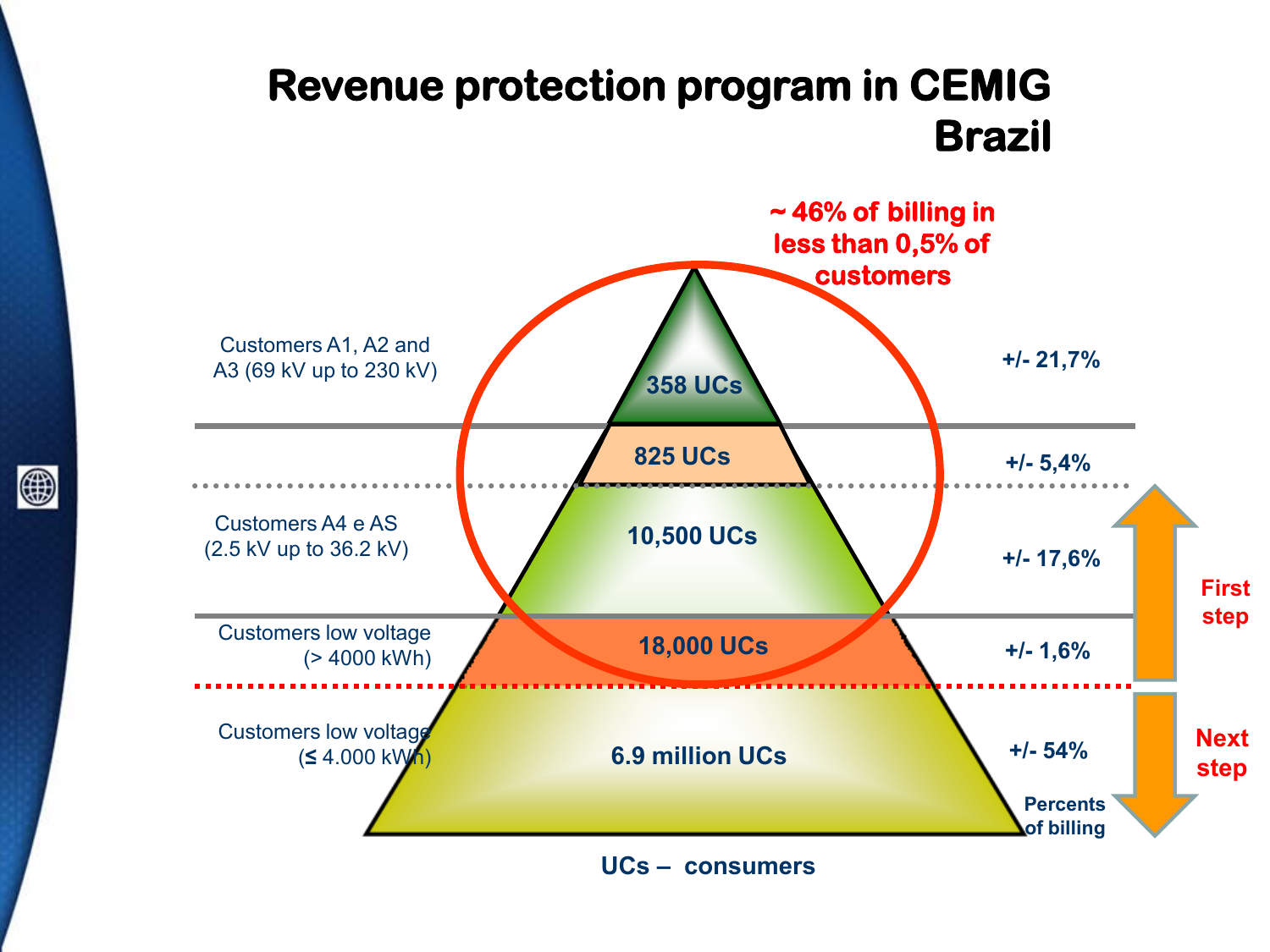## **CEMIG's Integrated Metering Center**



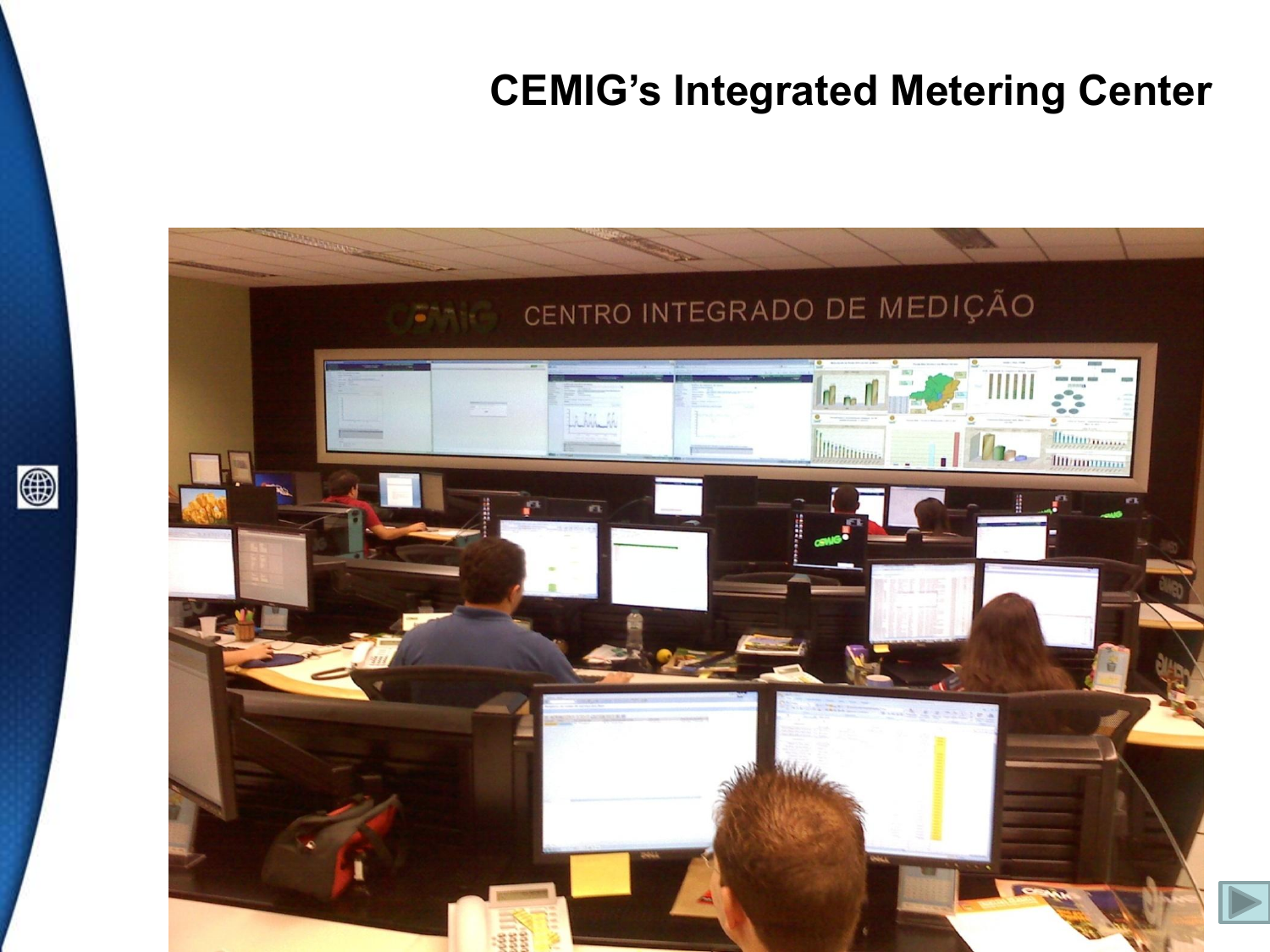#### **Emerging lessons from experience in emerging countries**

- **Large and medium commercial and residential consumers are very responsive to high price increases** 
	- **Electricity rationing in Brazil in 2001-02**
	- **Supply crisis in Chile in 2008**
- **AMI based RPPs are extremely effective tools to:** 
	- Reduce non-technical losses (if existing) and keep them low on a **permanent basis**
	- Part of the formerly unmetered consumption becomes reduced demand (up **to 60 percent in medium and large commercial and residential users)**
	- **Improve service quality to target consumers**
- **RPPs help to create the conditions and provide key information for the application of demand response programs**
- **RPPs improve utility's operational performance and enhance corporate governance 16 corporate governance 16 corporate governance**